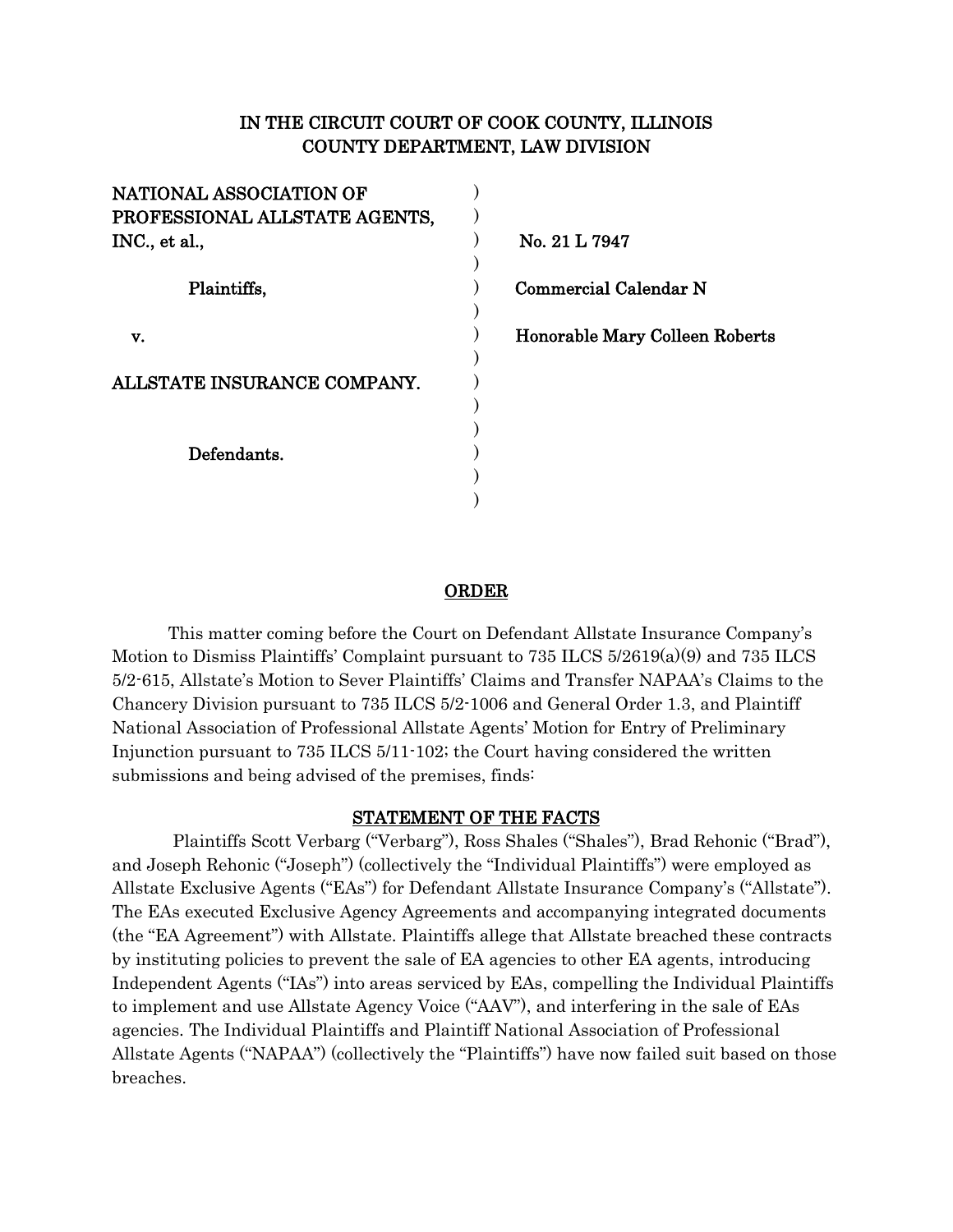#### ARGUMENTS OF THE PARTIES

## Motion to Dismiss

Allstate argues that Counts I-IV for breach of contract must be dismissed because NAPAA lacks associational standing to bring the claims as the participation of its members is required. Counts I -IV should also be dismissed because Plaintiffs have failed to plead that the members substantially performed their obligations under the EA Agreement. Allstate argues that due to this failure, Plaintiffs are not entitled to receive declaratory/injunctive relief. Next, Allstate argues that Count I must be dismissed because it is inconsistent with the EA Agreements and contradicted by the allegations contained in Plaintiffs' Complaint. Allstate argues that under the EA Agreement, Allstate has the sole ability to approve or disprove the sale of an EA's economic interest and has approved the sale of those interests to other existing EAs. Count II must likewise be dismissed because the EA Agreement is clear that EAs do not have exclusive territories. As to Count III, Allstate argues that Plaintiffs are attempting to create an implied right to payment which does not exist under the contract. The Court should decline to do so. As to Count IV, Allstate argues that the EA Agreement grants Allstate the exclusive ability to control the technology used by EAs and only require the EAs to pay the expenses of maintaining the technology. The EA does not confer any control rights onto the EAs themselves. Allstate goes on to argue that Counts V, VI, and VII for tortious interference should be dismissed because the allegations are pled on information and belief and as such are insufficient. Finally, Count VIII for breach of the implied covenant of good faith fails because it is inconsistent with the language of the EA Agreement.

In response Plaintiffs argue that NAPAA has established its associational standing to sue on behalf of its members. Plaintiffs argue that because NAPAA is seeking declaratory judgment as to Counts I-IV, not money damages, little member participation is required which is sufficient to satisfy the third element. Plaintiffs argue that Counts I-IV have been properly plead and need not be dismissed. However, if the Court disagrees, the proper course of action is amendment, not dismissal. Regarding the arguments germane to each Count, Plaintiffs argue that Count I adequately plead a claim for breach of contract as to Allstate's blanket denial policy. Plaintiffs argue that the few instances cited by Allstate in which a sale was approved does not undercut Plaintiffs' argument. Next, Plaintiffs argue that the expansion of IAs into markets served by EAs is a breach of the EA Agreement. Although the EA Agreement allows Allstate to determine the number of agencies and EAs in an area, the EA Agreement does not include terms for IAs. Allstate's course of dealings and statements made by Allstate representatives show that there was an implied term within the EA Agreement that IAs will only be authorized in areas unserved by EAs. Plaintiffs argue the allegations contained in Counts III and IV also support a claim for breach of the EA. Plaintiff argue that Allstate's poaching of policies through its CCC/Internet and Allstate's attempts to force EAs to use its telephone system is improper under the EA Agreement. Plaintiffs further argue that NAPAA is entitled to injunctive relief for all of its breach of contract claims. As to Counts V, VI, and V, Plaintiffs argue that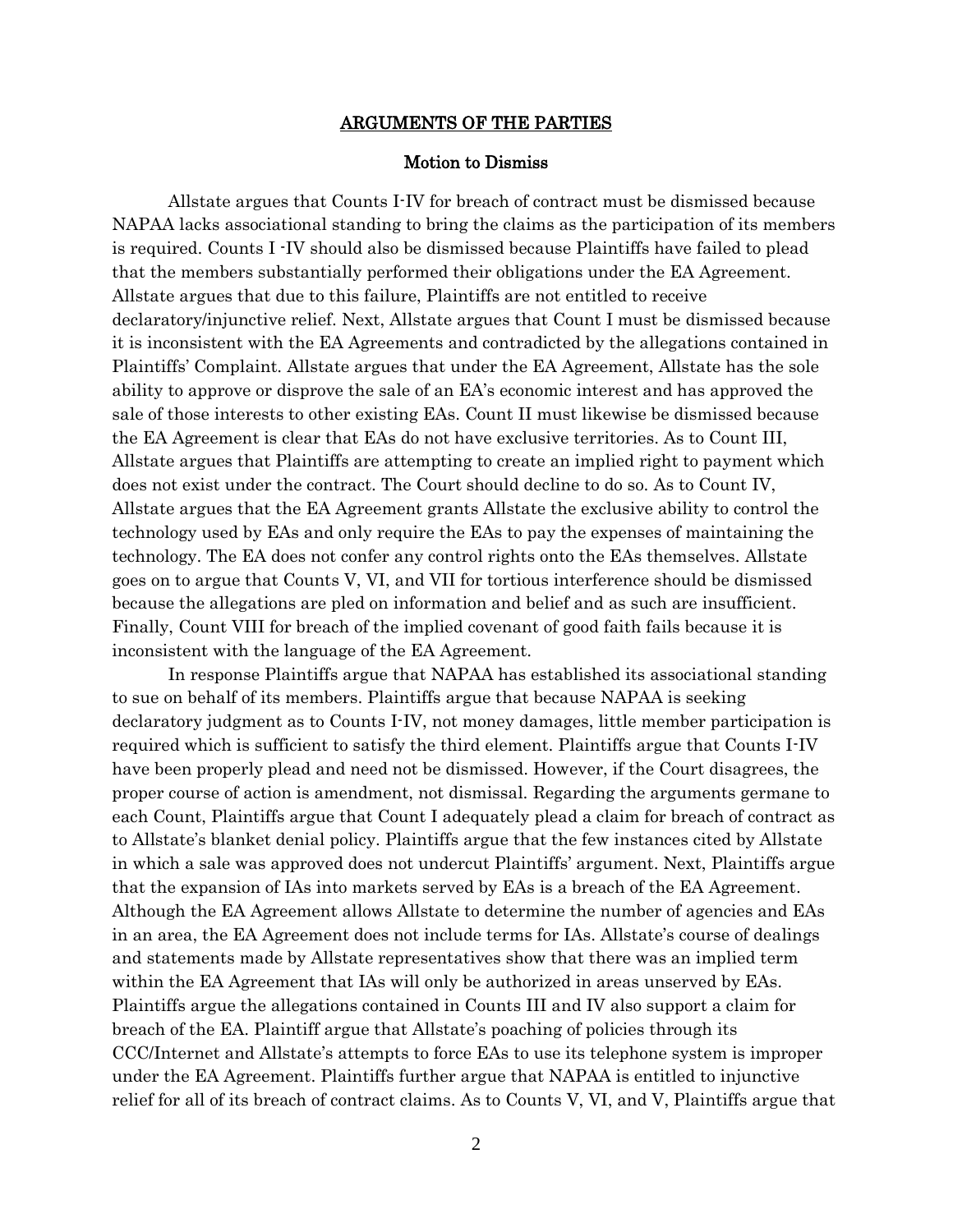the Individual Plaintiffs have all stated claims upon which relief can be granted. Finally, as to Count VIII, Plaintiffs argue that Allstate breached the implied duty of good faith by arbitrarily choosing to refuse the sale of Verbarg's agency after a qualified buyer was found.

In reply, Allstate argues that Plaintiffs' positions as active and former Allstate agents is insufficient to establish performance under the EA Agreements. Simply accepting the EA Agreements is insufficient. NAPAA has likewise failed to establish any claim for breach of contract or entitlement to injunctive relief for the reasons stated in Allstate's Motion. Additionally, Allstate argues that the implementation of the AAV platform does not violate the EA Agreement because Allstate has the right to establish technology requirements for ensuring compliance with the Telephone Consumer Protection Act and safeguarding its customers. Allstate argues that Plaintiffs have also failed to allege performance of their obligations as to the Individual Plaintiffs' claims for tortious interference and have failed to meaningfully respond to the arguments for breach of the implied duty of good faith.

### Motion to Sever

Allstate seeks to sever the Plaintiffs claims into four separate claims arguing that the claims are legally and factually distinct. Allstate argues that NAPAA's association claims are not based on the same facts and circumstances of the Individual Plaintiffs and merely refer generally to its members. Allstate argues that NAPAA's claims should be transferred to Chancery as NAPAA only seeks declaratory judgment and injunctive relief. The Individual Plaintiffs' claims should also be severed although Allstate concedes that Joseph and Brad Rehonic's claims need not be severed as they involve the same facts and witnesses.

In response Plaintiffs argue the joinder of their claims is proper as all the claims involve similar transactions, and questions of law and fact. All the claims stem from Allstate's breach of the EA Agreement. Plaintiffs argue that severing the claims will not promote judicial efficiency or the preservation of resources. NAPAA's claims should be kept before the law division. Nothing contained in the General Orders is meant to be a jurisdictional bar to the claims, but as a means of convenience to the Court.

In reply Allstate argues that NAPAA's equitable claims should be severed and transferred to Chancery under General Order 1.3. The Individual Plaintiffs' claims should also be severed as the claims involve distinct individuals, contracts, and facts.

### Motion to for Preliminary Injunction

NAPAA seeks a preliminary injunction enjoining Allstate from requiring the implementation and use of Allstate's AAV system arguing that the EA Agreement contained a contractual guarantee of autonomy as to the telephone systems used within the agencies. Allstate's is attempting to usurp that autonomy by terminating the contracts of EAs who refuse to implement the AAV system.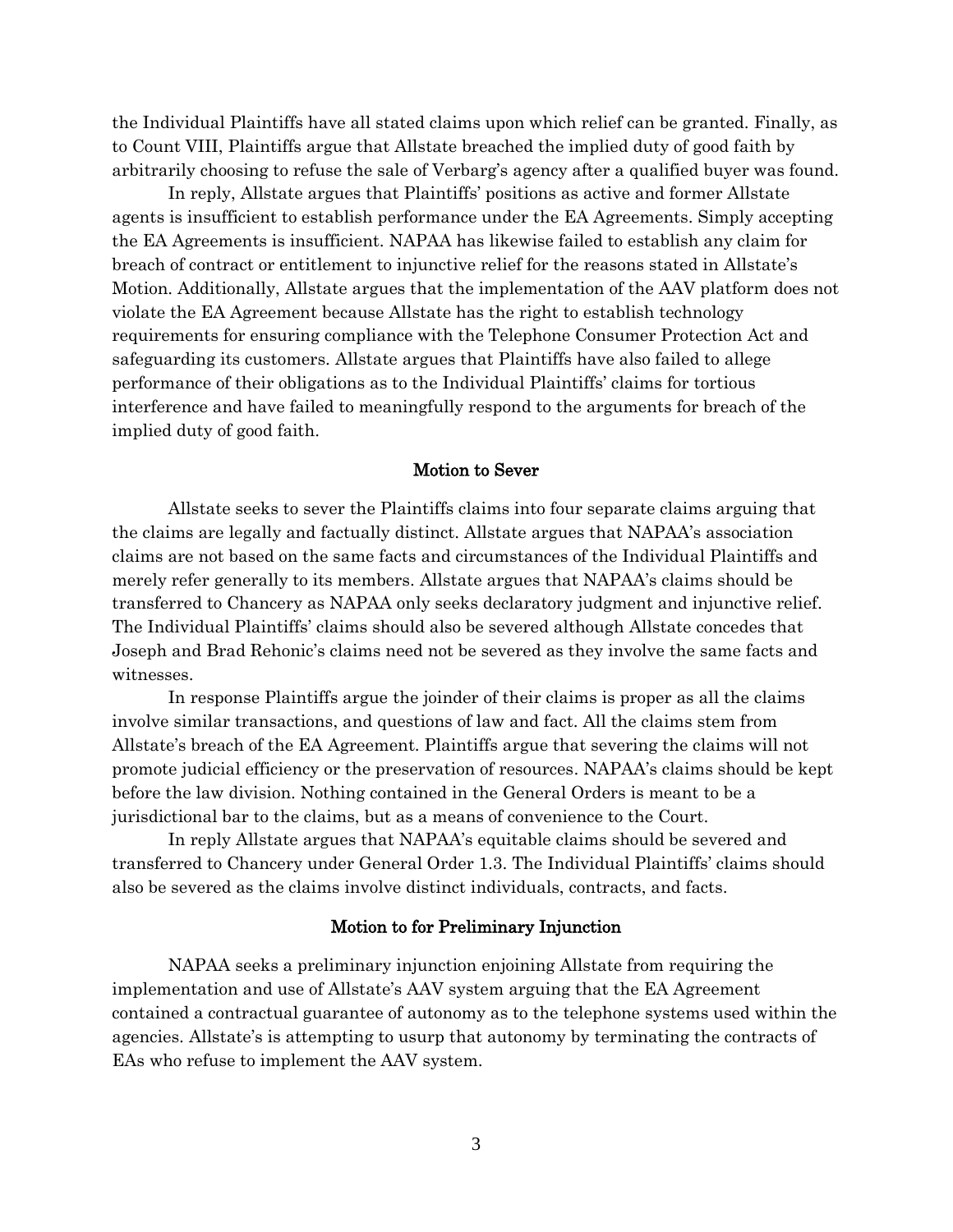In response Allstate argues that NAPAA cannot meet the high burden necessary to obtain a preliminary injunction. Allstate argues that the ability to supply and maintain a telephone system is only granted when Allstate does not supply the telephone system. NAPAA cannot show that it possess a clearly ascertainable right that is being infringed upon, that EAs will suffer irreparable injury, lack an adequate remedy at law, or that the EAs will suffer greater harm without that injunction than Allstate will suffer if the injunction is issued. Allstate argues that although the EAs agreed to indemnify Allstate, this indemnity is insufficient to shield Allstate from harm.

In reply NAPAA argues that the EA Agreement clearly gives EA the right to supply and maintain their own telephone systems. The right does not merely pertain to the use of agency owned technology. NAPAA's member are entitled to injunctive relief for breach of the EA Agreement due to Allstate's breach. NAPAA's members have no adequate remedy at law. Monetary damages would be inadequate as EA employees who implemented the AAV system have had their personal information uploaded to Allstate, and any EAs that refuse face termination. The balance of hardship weighs in NAPAA's favor as theory have multiple avenues to reduce their exposure through indemnity.

# OPINION OF THE COURT

#### Motion to Dismiss

A Section 2-615 motion attacks the legal sufficiency of a complaint. *Beahringer v.* Page, 204 Ill.2d 363, 369 (2003); Weather-man v. Gary Wheaton Bank of Fox Valley, N.A., 186 111.2d 472, 491 (1999), The motion does not raise affirmative factual defenses, but rather alleges only defects on the face of the complaint. Beahringer, 204 Ill. 2d at 369. When considering a Section 2-615 motion to dismiss, pleadings are to be liberally construed to do justice between the opposing parties. Abbott v. Amoco Oil Co., 249 Ill. App, 3d 774, 778 (2d Dist. 1993). All well pleaded facts within the four corners of the complaint are regarded as admitted and true, together with all reasonable inferences drawn in the light most favorable to the plaintiffs. Id. Illinois is a fact-pleading jurisdiction. See, e.g., Marshall v. Burger King Corp., 222 Ill. 2d 422, 429 (2006); Weiss v. Waterhouse Securities, Inc., 208 Ill.2d 439, 45a1 (2004). While the plaintiff is not required to set forth evidence in the complaint, the plaintiff must allege facts sufficient to bring a claim within a legally recognized cause of action City of Chicago v. Beretta U.S.A. Corp., 213 Ill. 2d 351, 368-69 (2004); Chandler v. Illinois Central R.R. Co., 207 Ill.2d 331, 348 (2003); Vernon v. Schuster, 179 Ill.2d 338, 344 (1997). Because Illinois is a fact-pleading jurisdiction, the plaintiffs must allege facts, not mere conclusions, to establish their claim as a viable cause of action. See Napleton v. Vill. of Hinsdale, 229 Ill. 2d 296, 305 (2008); Iseberg v. Gross, 227 Ill. 2d 78, 86 (2007).

When proceeding under a 2-619 motion, the movant concedes all well-pleaded facts set forth in the complaint but does not admit conclusions of law. Piser v. State Farm Mut. Auto. Ins. Co., 405 Ill. App. 3d 341, 346 (1<sup>st</sup> Dist. 2010). In reviewing the sufficiency of the complaint, the Court accepts as true all well-pleaded facts and all reasonable inferences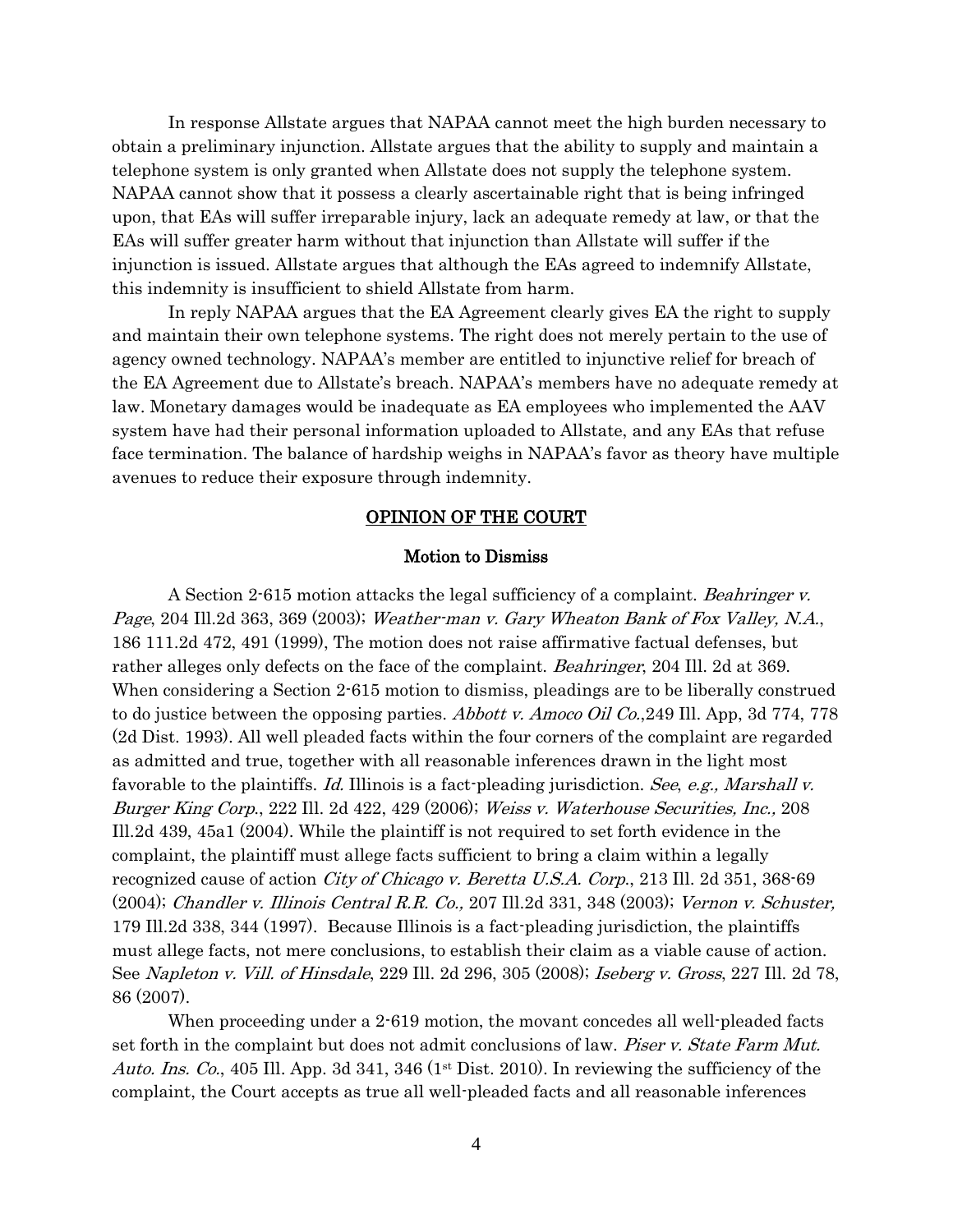that may be drawn from those facts. *Porter v. Decatur Mem. Hosp.*, 227 Ill. 2d 343, 352 (2008). A Section 2-619 motion to dismiss should be granted only when it raises affirmative matter which negates the plaintiff's cause of action completely, or refutes critical conclusions of law, or conclusions of material but unsupported fact. Ferguson v. City of *Chicago*, 213 Ill. 2d 94, 96.97 (2004). Upon ruling on a 2.619 motion, the court must deny the motion if there is a material and genuine question of fact. 735 ILCS  $\S 5/2$ -619(c); see also, Semansky v. Rush-Presbyterian-St. Luke's Medical Ctr., 208 Ill. App. 3d 377, 384 (1st Dist. 1990).

### I. Standing

"Associational standing refers to the ability of an association to sue as a representative body on behalf of its members. The doctrine is firmly established in federal law. The Illinois Supreme Court expressly adopted the test for associational standing from the United States Supreme Court." Ill. Rd. & Transp. Builders Ass'n v. Cty. of Cook, 2021 IL App (1st) 190396 ¶ 19. "An association has standing to sue on behalf of its members when (a) its members would otherwise have standing to sue in their own right; (b) the interests it seeks to protect are germane to the organization's purpose; and (c) neither the claim asserted nor the relief requested requires the participation of individual members in the lawsuit." Id. at  $\P$  20. "Economic harm is considered a sufficient injury to confer standing." *Id.* at  $\llbracket 36$ .

Allstate has argued that NAPAA cannot seek declaratory judgment as to the EA Agreement because the participation of the individual members would be required. NAPAA has argued that little participation of the individual members would be necessary as NAPAA's claim involves questions of law to be resolved by the Court. Upon consideration the Court finds that NAPAA has stated a valid basis for associational standing. Allstate's Motion to Dismiss pursuant to 735 ILCS 5/2-619 is DENIED.

### II. Breach of Contract

In order to state a claim for breach of contract, a plaintiff must show: (1) the existence of a valid and enforceable contract; (2) performance by the plaintiff; (3) a breach of the subject contract by the defendant; and (4) that the defendant's breach resulted in damages. Unterschuetz v. City of Chicago, 346 Ill. App. 3d 65, 69 (1st Dist. 2004); International Supply Co. v. Campbell, 391 Ill. App. 3d 439, 450 (2009). Additionally, in alleging a breach of contract, a plaintiff's pleadings must allege facts sufficient to indicate the terms of the contract claimed to have been breached. See id.

The Court finds that Count I of Plaintiffs' Complaint is insufficiently pled. Although Plaintiff's claim that Allstate violated the terms of the EA Policy, Plaintiffs' have failed to point to a specific provision on which their claim is based. As pled by Plaintiffs', Allstate has the discretion to choose to approve or deny the sale of agency. Plaintiffs' have not sufficiently alleged that Allstate breached the EA Agreement by making determinations that were not beneficial to the Plaintiffs. As such, Allstate's Motion to Dismiss Count I of Plaintiffs' Complaint is GRANTED.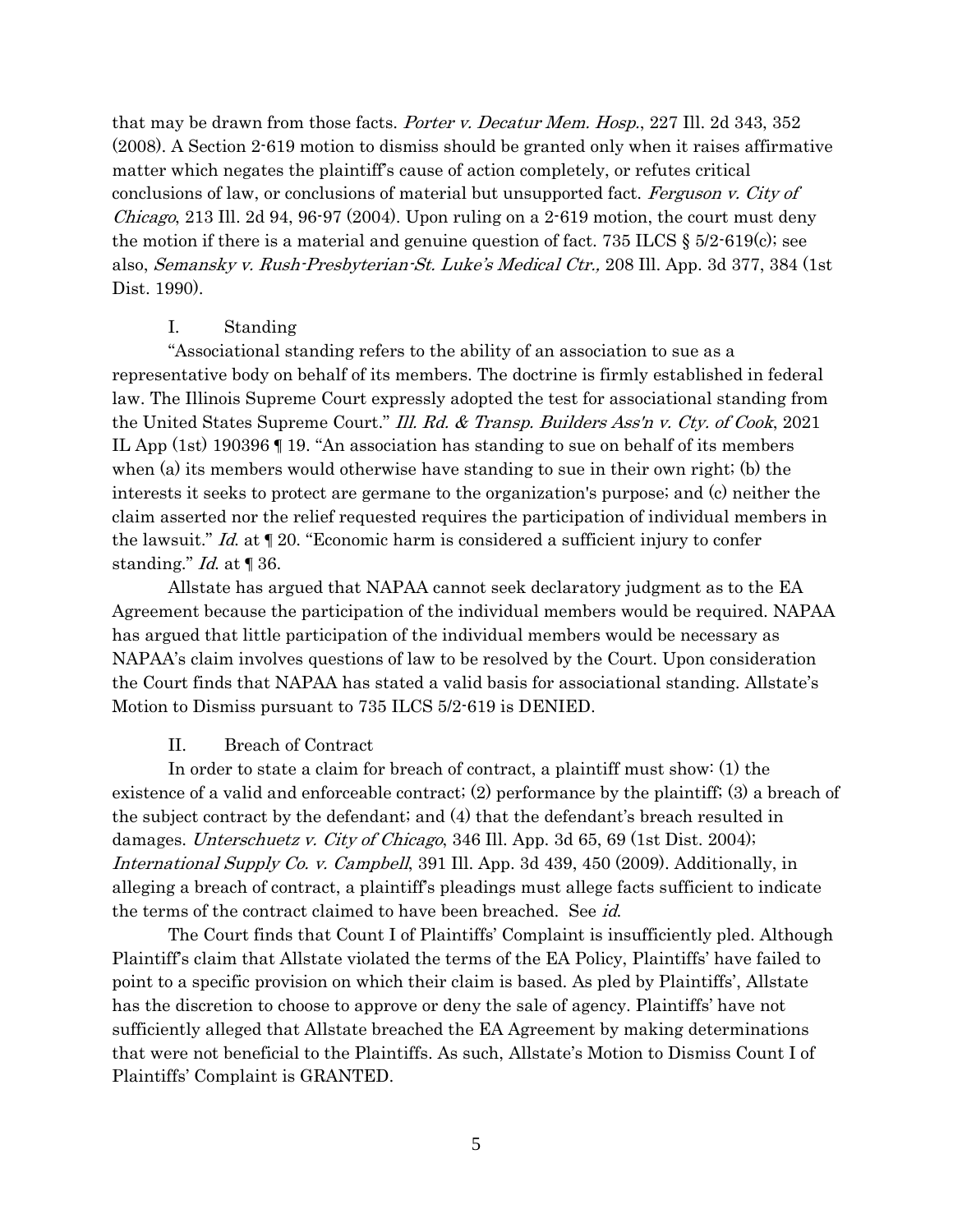The Court finds that a question of fact exists as to whether Plaintiffs' have sufficiently pled a claim for breach of the EA Agreement based on the introduction of IA's into the EA territories. Allstate's Motion to Dismiss Count II of Plaintiffs' Complaint is DENIED.

As to Count III, the Court finds that Plaintiffs' have failed to allege sufficient facts to plead a claim for breach of contract. As such, Allstate's Motion to Dismiss Count III of Plaintiffs' Complaint is GRANTED.

The Court finds that a question of fact exists as to whether Plaintiffs have stated a claim for breach of contract as to Count IV. Dismissal is therefore improper and Allstate's Motion to Dismiss Count IV of Plaintiffs' Complaint is DENIED.

### III. Tortious Interference

"To state a cause of action for intentional interference with prospective economic advantage, a plaintiff must allege (1) a reasonable expectancy of entering into a valid business relationship, (2) the defendant's knowledge of the expectancy, (3) an intentional and unjustified interference by the defendant that induced or caused a breach or termination of the expectancy, and (4) damage to the plaintiff resulting from the defendant's interference." Anderson v. Vanden Dorpel, 172 Ill. 2d 399, 406-07 (1996). To prevail on a claim for tortious interference plaintiffs, must identify specifically which parties were expected to enter into a business relationship. Chicago's Pizza, Inc. v. Chicago's Pizza Franchise Ltd. USA, 384 Ill. App. 3d 849, 862 (1st Dist. 2008).

Upon consideration of the submissions, the Court finds that Plaintiffs' have sufficiently stated a claim for tortious interference. Plaintiffs have alleged that they had a reasonable expectancy of selling their businesses, Allstate knew of this expectancy, Allstate interfered in the sale of their businesses, and caused damage to the Plaintiffs. Allstate's Motion to Dismiss Counts V, VI, and VII of Plaintiffs' Complaint is DENIED.

IV. Breach of Implied Duty of Good Faith and Fair Dealing

"A plaintiff sustains a cause of action for breach of contract for abuse of discretion based on a violation of the implied covenant of good faith and fair dealing by alleging that the defendant exercised its discretion in a manner contrary to the reasonable expectations of the parties." Slay v. Allstate Corp., 2018 IL App (1st) 180133  $\parallel$  32. "The duty of good faith and fair dealing requires a party vested with discretion under the contract to exercise that discretion reasonably and with proper motive and not arbitrarily, capriciously, or in a manner inconsistent with the reasonable expectations of the parties." Id. at  $\P$  33.

Upon consideration of the submissions the Court finds that Plaintiffs have sufficiently stated a cause of action for implied duty of good faith and fair dealing. Plaintiffs have alleged that Allstate "arbitrarily, capriciously, or in a manner inconsistent with the reasonable expectations of the parties" exercised their discretion to reject the proposed buyer for Verbarg's agencies. Allstate's Motion to Dismiss Count VIII of Plaintiffs' Complaint is DENIED.